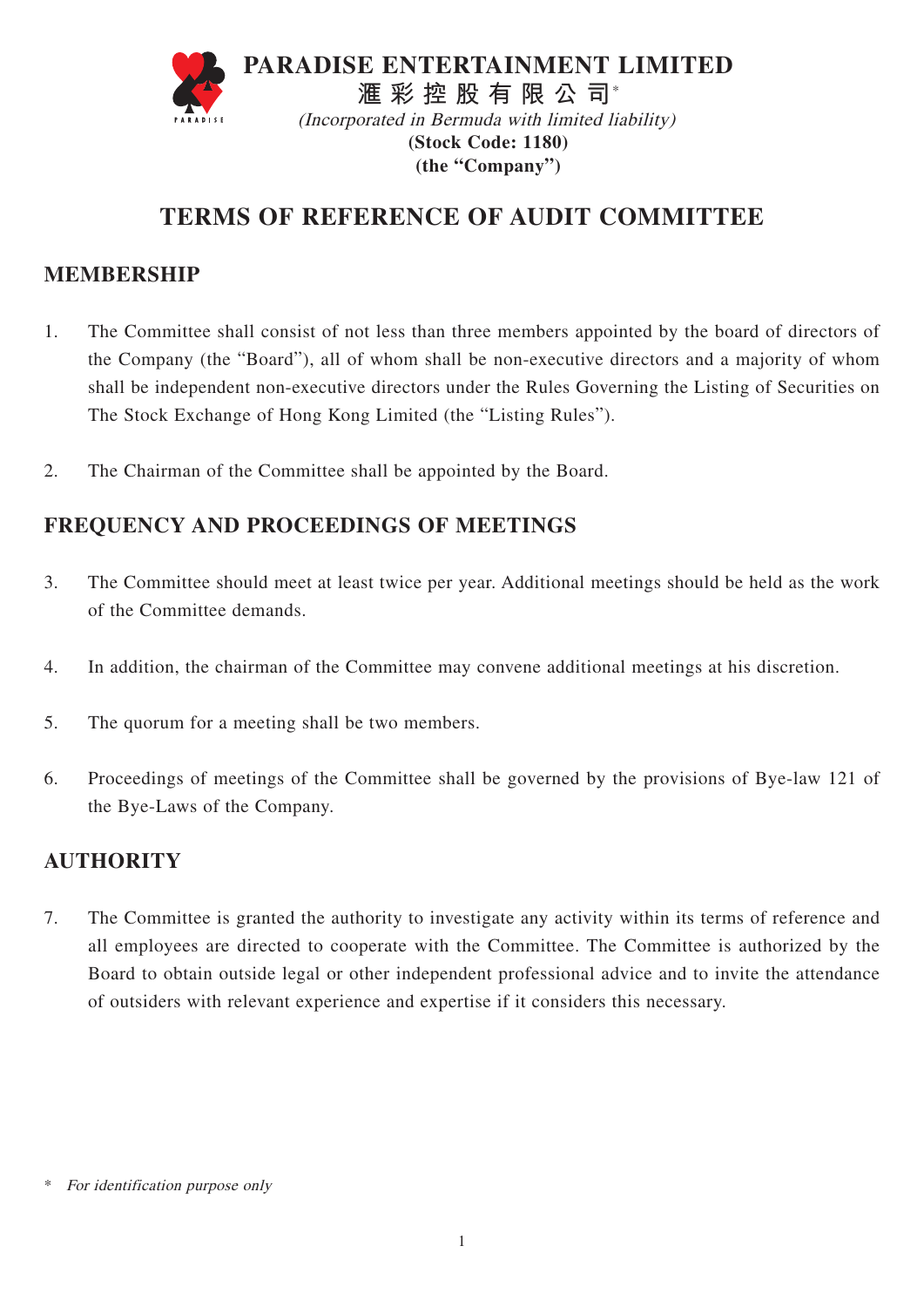- 8. The Committee shall report to the Board any suspected frauds and irregularities, failures of internal control or suspected infringements of laws, rules and regulations which come to its attention and are of sufficient importance to warrant the attention of the Board.
- 9. Where the Board disagrees with the Committee's view on the selection, appointment, resignation or dismissal of the external auditor, the Committee will arrange for the Corporate Governance Report in the Annual Report to include an explanation of the Committee's view and the reasons why the Board has taken a different view.
- 10. The Committee is to be provided with sufficient resources to discharge its duties.

#### **RESPONSIBILITY**

- 11. The Committee is to serve as a focal point for communication between other directors, the external auditor and the internal auditor as regards their duties relating to financial and other reporting, internal control, external and internal audits and such other matters as the Board determines from time to time.
- 12. The Committee is to assist the Board in fulfilling its responsibilities by providing an independent review and supervision of financial reporting, by satisfying themselves as to the effectiveness of the internal control and the risk management systems of the Company and its subsidiaries (the "Group"), and as to the adequacy of the external and internal audits.

## **DUTIES, POWERS AND FUNCTIONS**

- 13. The Committee is to:
	- (a) be primarily responsible for making recommendation to the Board on the appointment, reappointment and removal of the external auditor, and to approve the remuneration and terms of engagement of the external auditor, and any questions of resignation or dismissal of that auditor;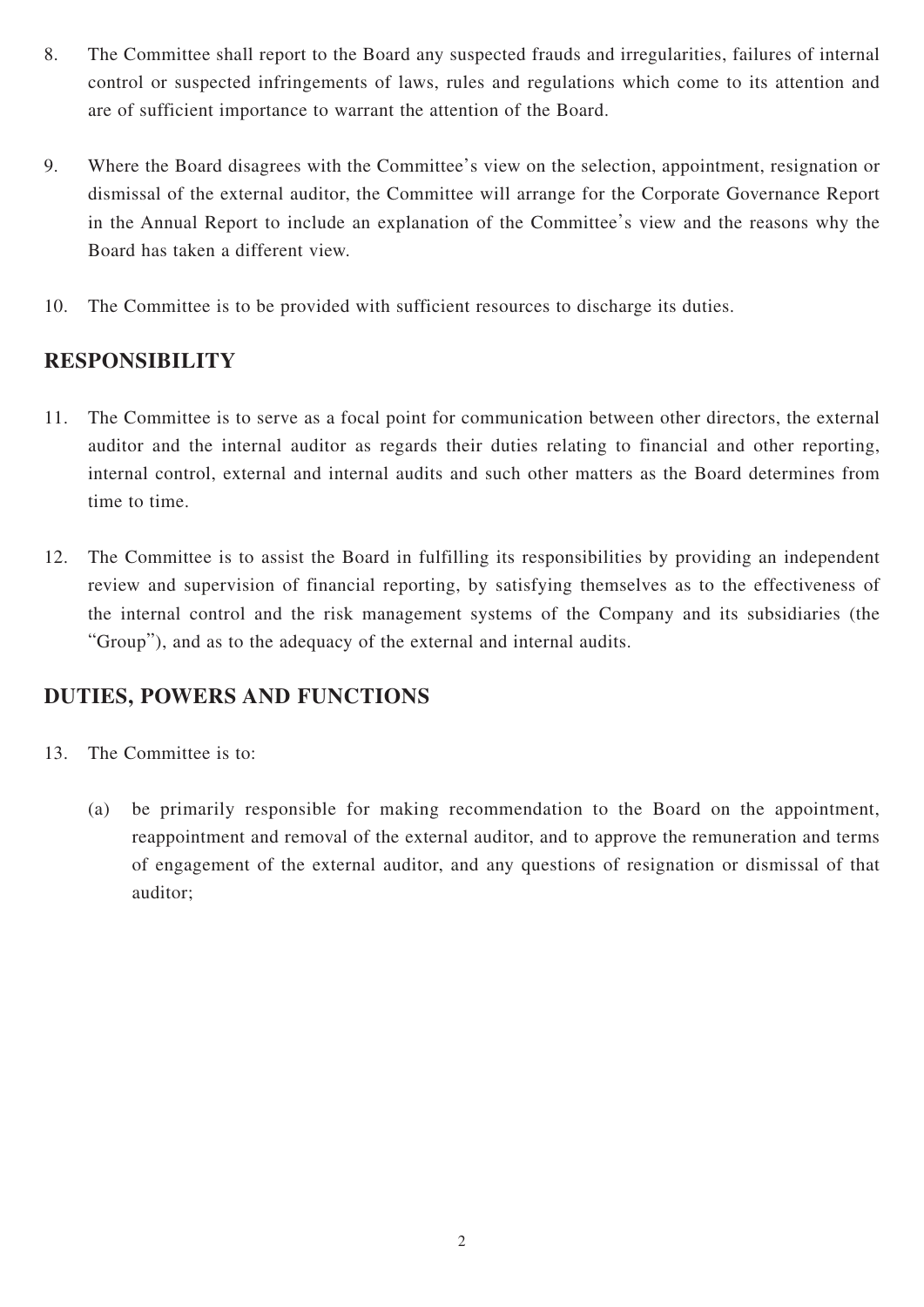- (b) review with the Group's management, external auditor and internal auditor, the adequacy of the Group's policies and procedures regarding internal control (including financial, operational and compliance control), risk management system and any statement by the directors to be included in the annual report prior to endorsement by the Board;
- (c) review and have familiarity with the financial reporting standards, policies and practices applied by the Group in preparing its financial statements;
- (d) before audit commencement, review external auditor's independence, objectivity, the effectiveness of the audit process in accordance with applicable standards and the scope of the external audit, including the engagement letter. The Committee should understand the factors considered by the external auditor in determining the nature and scope of the audit. The external audit fees are to be negotiated by management, and presented to the Committee for review and approval annually;
- (e) to develop and implement policy on engaging an external auditor to supply non-audit services. For this purpose, "external auditor" includes any entity that is under common control, ownership or management with the audit firm or any entity that a reasonable and informed third party knowing all relevant information would reasonably conclude to be part of the audit firm nationally or internationally. The Committee should report to the Board, identifying and making recommendations on any matters where action or improvement is needed;
- (f) to monitor integrity of the Company's financial statements and annual report and accounts, half-year report and, if prepared for publication, quarterly reports, and to review significant financial reporting judgements contained in them. In reviewing these reports before submission to the Board, the Committee should focus particularly on:
	- (i) any changes in accounting policies and practices;
	- (ii) major judgmental areas;
	- (iii) significant adjustments resulting from the audit;
	- (iv) the assumption of going concern and any qualifications;
	- (v) compliance with accounting and auditing standards; and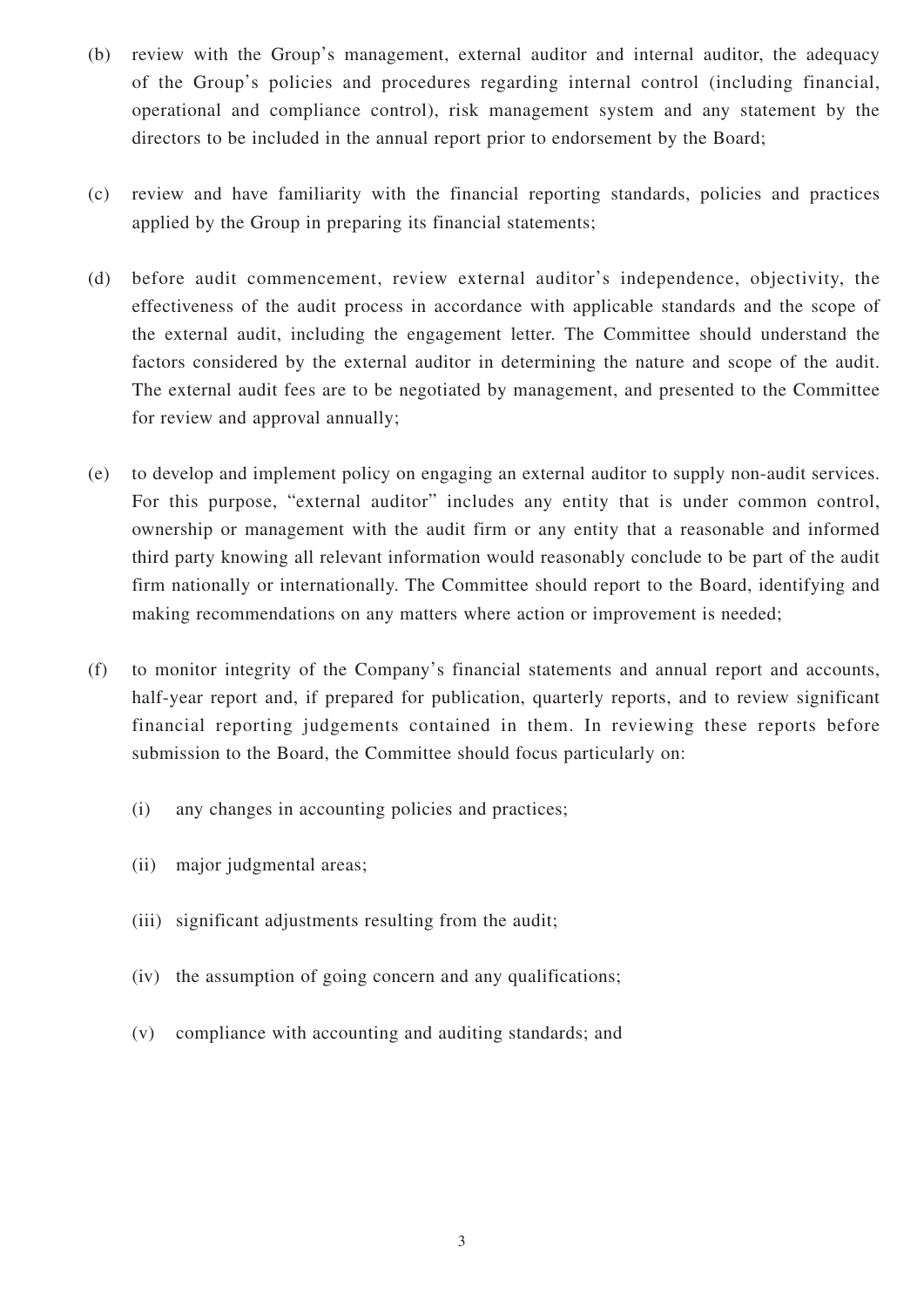- (vi) compliance with the Listing Rules and legal requirements in relation to financial reporting;
- (g) with regard to (f) above:
	- (i) members of the Committee should liaise with the Board and senior management, and the Committee must meet, at least twice a year, with the Company's external auditor; and
	- (ii) the Committee should consider any significant or unusual items that are, or may need to be, reflected in such financial statements, reports and accounts, and must give due consideration to any matters that have been raised by the staff responsible for the accounting and financial reporting function, compliance officer or external auditor.
- (h) review the draft representation letter prior to approval by the Board;
- (i) evaluate the cooperation received by the external auditor, including their access to all requested records, data and information; obtain the comments of management regarding the responsiveness of the external auditor to the Group's needs; inquire of the external auditor as to whether there have been any disagreements with management which if not satisfactorily resolved would result in the issue of a qualified report on the Group's financial statements;
- (j) seek from the external auditor, on an annual basis, information about policies and processes for maintaining independence and monitoring compliance with relevant requirements, including provision of non-audit services and requirements regarding rotation of audit partners and staff;
- (k) discuss with the external auditor any recommendations arising from the audit (if necessary in the absence of management); and review the management letter, any material queries raised by the auditor to management in respect of the accounting records, financial statements or systems of internal control and risk management including management's response to the points raised;
- (l) ensure that the Board will provide a timely response to issues raised in the external auditor's management letter;
- (m) review the Company's financial control, and unless expressly addressed by a separate Board risk committee, or by the Board itself, to review the internal control and risk management systems;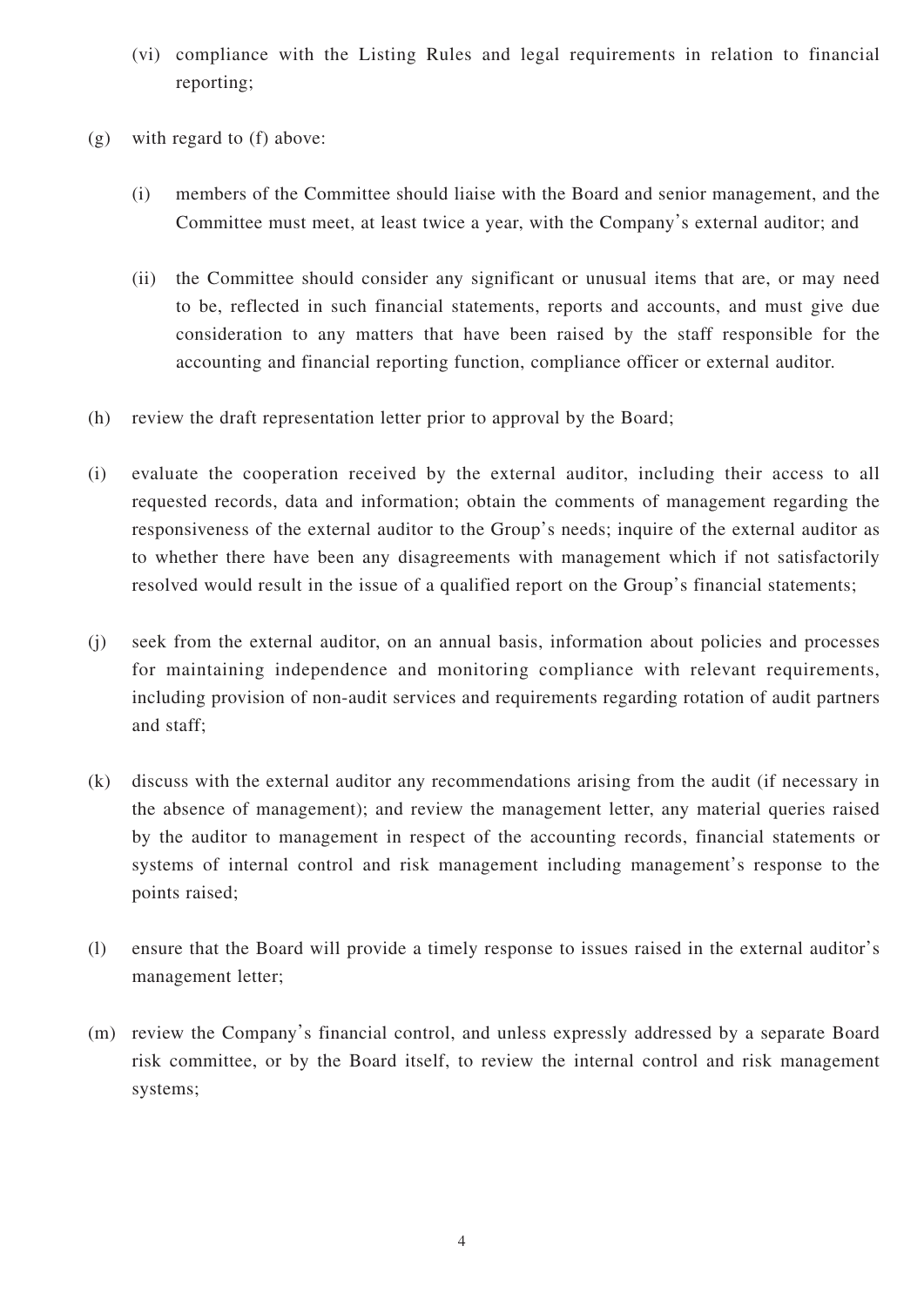- (n) review and monitor the scope, effectiveness and results of internal audit function, ensure coordination between the internal and external auditor and ensure that the internal audit function is adequately resourced and has appropriate standing within the Group, and to review and monitor its effectiveness;
- (o) the engagement of the external auditor to perform non-audit services is in general prohibited except for tax-related services. If a compelling reason exists to engage the external auditor due to their unique expertise in a particular area, the prior approval of the Committee is required;
- (p) discuss with management the scope and quality of systems of internal control and risk management to ensure that management has discharged its duty to have an effective systems including the adequacy of resources, qualifications and experience of staff, training programmes and budget of the accounting, internal audit and financial reporting function;
- (q) apprise the Board of significant developments in the course of performing the above duties;
- (r) recommend to the Board any appropriate extensions to, or changes, in the duties of the Committee;
- (s) review the major findings of internal investigations and management's response with respect to any suspected frauds or irregularities or failures of risk management or internal control or infringements of laws, rules and regulations;
- (t) agree with the Board the Company's policy relating to the hiring of employees or former employees of the external auditor and monitor the applications of such policy. The Committee will consider whether as a result of such hiring there has been any impairment of the auditor's judgment or independence in respect of an audit;
- (u) review arrangements by which employees, in confidence can raise concerns about possible improprieties in financial reporting, internal control or other matters. The Committee is to ensure proper arrangements are in place for the fair and independent investigation of such concerns and for appropriate follow-up action;
- (v) act as the key representative body for overseeing the Company's relations with the external auditor;